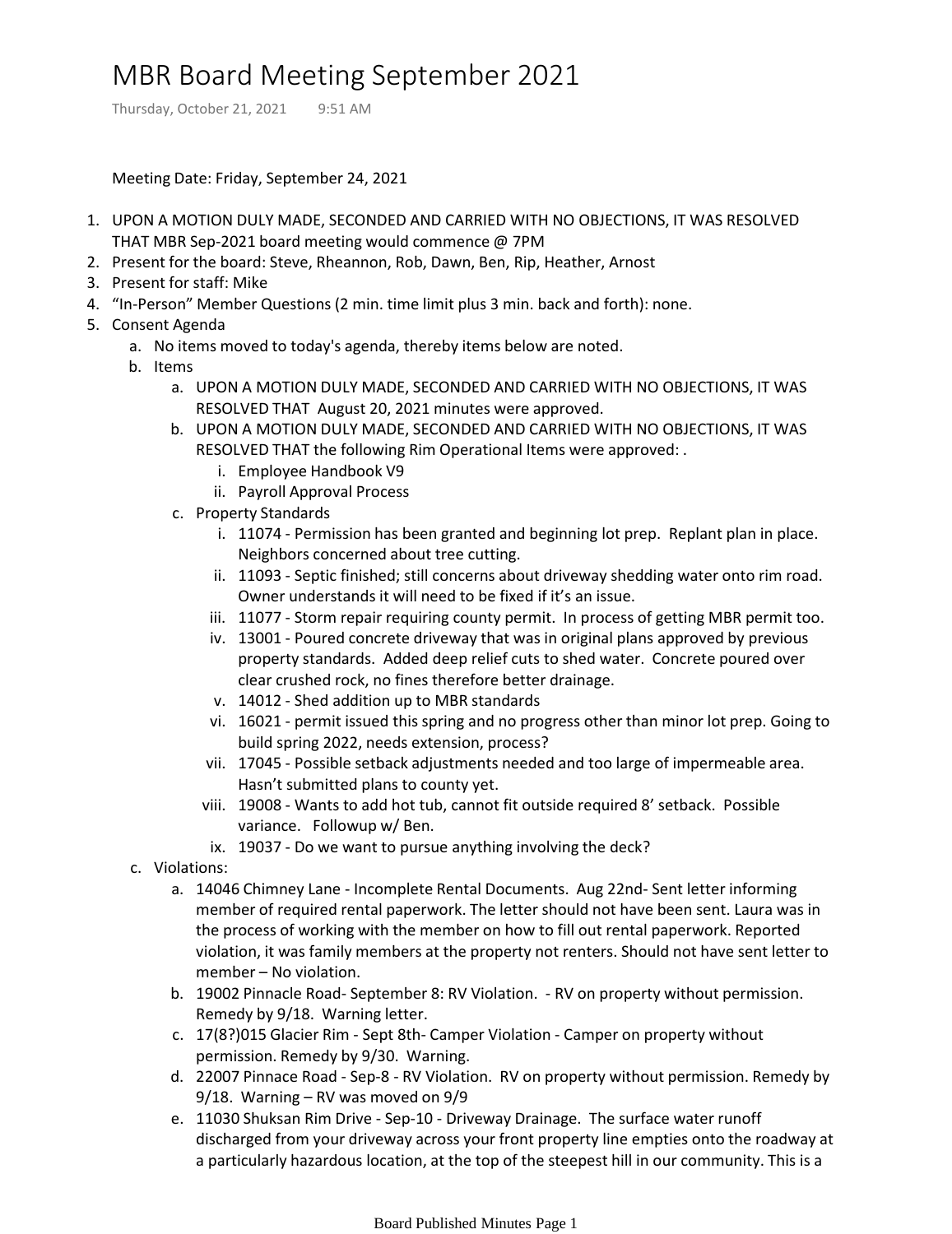known location of poor road conditions when temperatures freeze, and it appears that your driveway is contributing to this problem. Pending – Remedy by 11/1

- d. Financials
- 6. New and Continuing Business
	- a. Rip wants a separate Mike section
	- b. Mike
		- a. Clubhouse Still researching plumbing stuff for clubhouse; solar; salt water pool (instead of chlorine/bromine)
		- b. DNR Fire review plus chipping wood. Lots of discussion on how people can get stuff chipped if they can't take it themselves. They can hire someone to do the work. We can help them. DNR is coming likely on Oct-19
		- c. Ben: Wants to make sure we have pool heater lined up so we don't get stuck in May with no hear as Mike looks into solar heating. Also, is there an issue with winter freezing?
	- c. Secretary nada
	- d. Treasurer nada
	- e. President nada
	- G&M f.
		- a. Municon Ground Penetrating Radar proposal. Approved off-cycle by board on Sep-22-2021
	- g. Property Standards
		- Construction deposits meant to deal with potential for road damage a.
			- When/where are they required: when heavy equipment needs to be brought on site. i. Main thrust is to provide MBR w/ recourse in case of damage to MBR property.
			- ii. 11067- Hoping to install French drains and driveway area. Deposit for earthwork with rubber tracked mini excavator?
		- b. Driveway drainage, 11030 and two previously approved concrete driveways. 13001 has tried to repair their concrete driveway by putting in culvert and crushed rock in expansion joint. 11030 was sent letter.
		- c. MBR permit extension (Lot#?)- member is going to come back.
		- d. Keep 8' or 5' setbacks for sheds, decks and hot tubs? Ben wants people to think about it.
			- i. Options:
				- 1) Leave as is  $\omega$  8' as we voted two months ago.
				- 2) Change it back to 5' or allow people to build shit in the setback?
				- 3) Or just stick to with variance request to allow this stuff
				- 4) Ben wants to just allow folks to build in the setback.
		- 20% impermeable taking affect. Ben wants to get an idea on newly planned construction to e. see if 20% isnt the right number. I.e., plans are > 20% and sounds like he wants to change the number to meet what people want to build. As he sees, "Things can change as they need to."
		- f. Interest in pursuing retroactive deck permission for 19037? Sounds like this guy built w/o approval. Information provided to DNR to get their approval do not match what was built.
		- g. Lighting codes (exterior lights should be shrouded and facing down) perhaps we need to refine/rewrite this rule. Basically, light pollution issue.
		- h. 16001/16002 Letter went to owner / letter went to title company to warn prospective buyer that the unfilled perc holes are an issue. Also, most of 16002 is unbuildable as is marked wetlands by Whatcom County, which was onsite a few weeks earlier to survey.
		- i. UPON A MOTION DULY MADE, SECONDED AND CARRIED WITH NO OBJECTIONS, IT WAS RESOLVED THAT it was decided to draft some language to put on web site to donate unused/unbuildable lots to the Rim so they can become zeroed out green space. Steve will